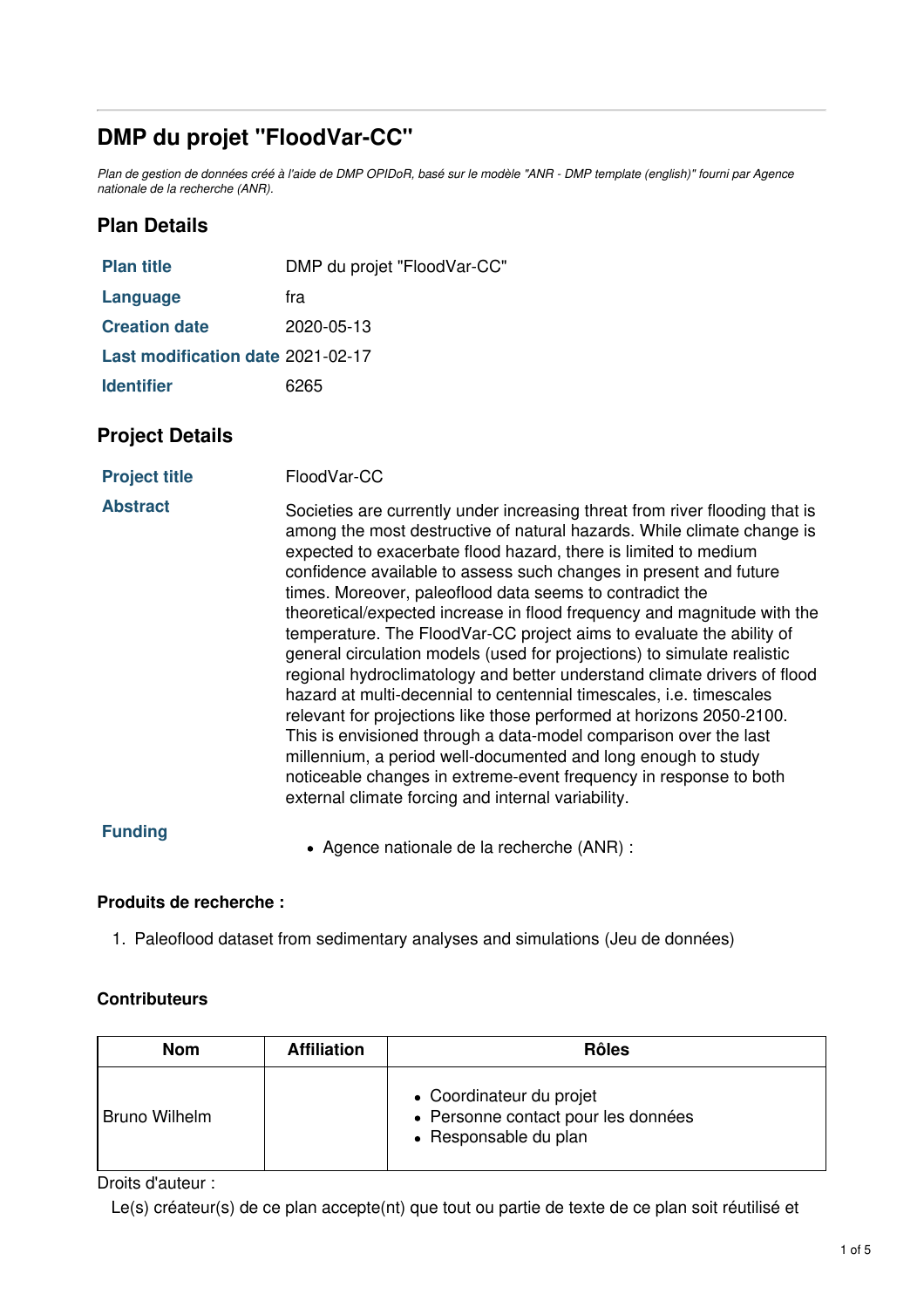personnalisé si nécessaire pour un autre plan. Vous n'avez pas besoin de citer le(s) créateur(s) en tant que source. L'utilisation de toute partie de texte de ce plan n'implique pas que le(s) créateur(s) soutien(nen)t ou aient une quelconque relation avec votre projet ou votre soumission.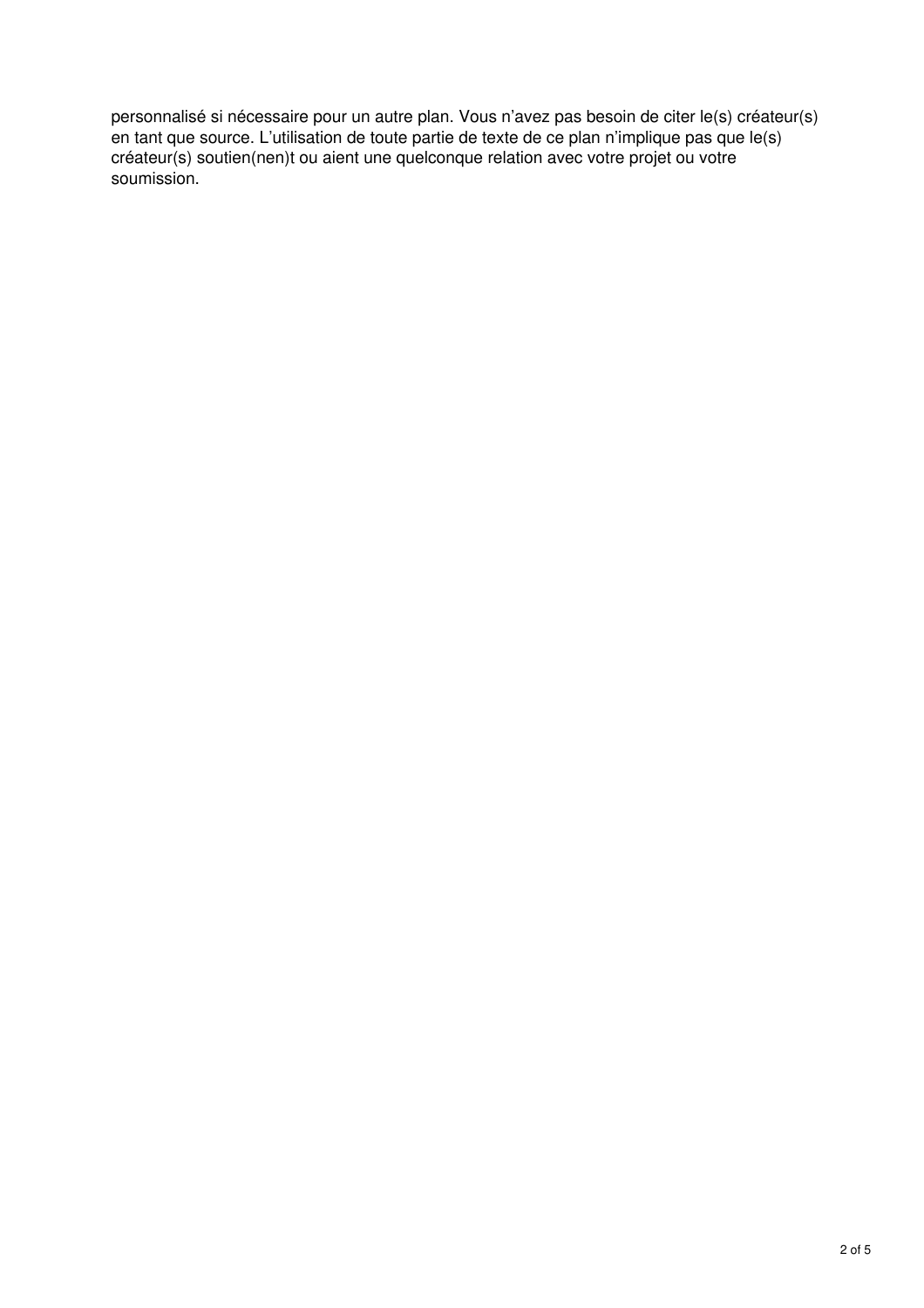#### **1. Data description and collection or re-use of existing data**

- Paleflood et données instrumentales / historiques: les séries existantes de paléoflood alpin ainsi que les données de jauge et / ou les informations historiques sur les crues seront collectées en contactant les auteurs / producteurs (tâche facilitée avec le groupe de travail PAGES Floods). Ces données seront réutilisées pour l'analyse sans aucune modification. Les publications ultérieures basées sur leur réanalyse respecteront la citation des producteurs de données originaux. Le processus menant à la collecte des ensembles de données des revues systématiques suivra les directives du groupe international [PRISMA](http://prisma-statement.org/) pour les revues systématiques.

- Données sédimentaires: de nouvelles données proviendront des analyses sédimentologiques, géochronologiques et géochimiques d'un ensemble de carottes de sédiments extraites de trois grands lacs profonds. Les informations sur le terrain seront rassemblées sur le terrain et téléchargées dans le référentiel [scientifique](https://cybercarotheque.fr/index.php) national de données de carottage. Toutes les données acquises par la suite sur ces échantillons seront collectées et stockées selon la norme O&M ([doi](https://en.wikipedia.org/wiki/Doi_%2528identifier%2529) : 10.13140 / [2.1.1142.3042](https://doi.org/10.13140%252F2.1.1142.3042)), garantissant ainsi une réutilisation facile au sein du consortium du projet et au-delà.

- Données climatiques: de nouvelles séries de données sur les températures et les précipitations locales, datant du millénaire, proviendront de la réduction d'échelle statistique des résultats du GCM appliqués à certains bassins versants alpins.

- Données hydrologiques: de nouvelles données millénaires sur les rejets seront produites en utilisant un modèle hydrologique et les données climatiques produites (voir ci-dessous) comme entrées.

Les données nouvellement acquises suivront toutes des processus de gestion de données de pointe. Tous les ensembles de données publiés, y compris les données réutilisées et nouvellement acquises, seront entièrement disponibles dans le référentiel international de données. À la fin du projet, si certaines parties des ensembles de données ne sont pas encore publiées, elles seront rassemblées et rendues publiques par le biais d'un ou plusieurs documents de données afin d'éviter leur disparition.

- Paleflood and instrumental/historical data: text (txt) or excel (xls) spreadsheets, which are standard formats of producers of sedimentary, historical and gauge data. Data volume expected to be lower than 500Mo.

- Sedimentary data: text (txt) or excel (xls) spreadsheets, which are standard formats of sedimentary data producers. Data volume expected to be lower than 2Go.

Tu peux envisager d'utiliser les archives LiPD : [http://wiki.linked.earth/Creating\\_a\\_LiPD\\_file](http://wiki.linked.earth/Creating_a_LiPD_file)

- Climate and hydrological data: netcdf files, open standard format by climate and hydrological data producers, allowing to easily store and visualize 4D data. Data volume expected to be lower than 50Go. The netcdf format

## **2. Documentation and data quality**

Fieldwork information will be gathered on the field and uploaded to the French national scientific coring data [repository](https://cybercarotheque.fr/index.php). All data subsequently acquired on those samples will be collected and stored following the O&M standard ( [doi](https://en.wikipedia.org/wiki/Doi_%2528identifier%2529)[:10.13140/2.1.1142.3042](https://doi.org/10.13140%252F2.1.1142.3042)), hence guarantying easy re-use among the project consortium and beyond.

For all sedimentary analyses, standard protocols will be systematically followed and fully described in a lab notebook. The protocols include a calibration step before the analyses for each planned analyses (i.e. XRF core scanner measurement, grain-size analyses).

#### **3. Storage and backup during the research process**

All gauge, historical and sedimentary data will be stored and backed both on external hard disks (including in project budget) and lab server with automatic backup. This parallel storge aims to strongly limit the lost of data.

Climate and hydrological data that reach much larger volumes will be stored and backed in the lab server as well as in an external server of UMS GRICAD services (cost including in the project budget), both with automatic backup.

The ways these datasets will be backed up (frequency, contact person) and structurally organized will be identified at the beginning of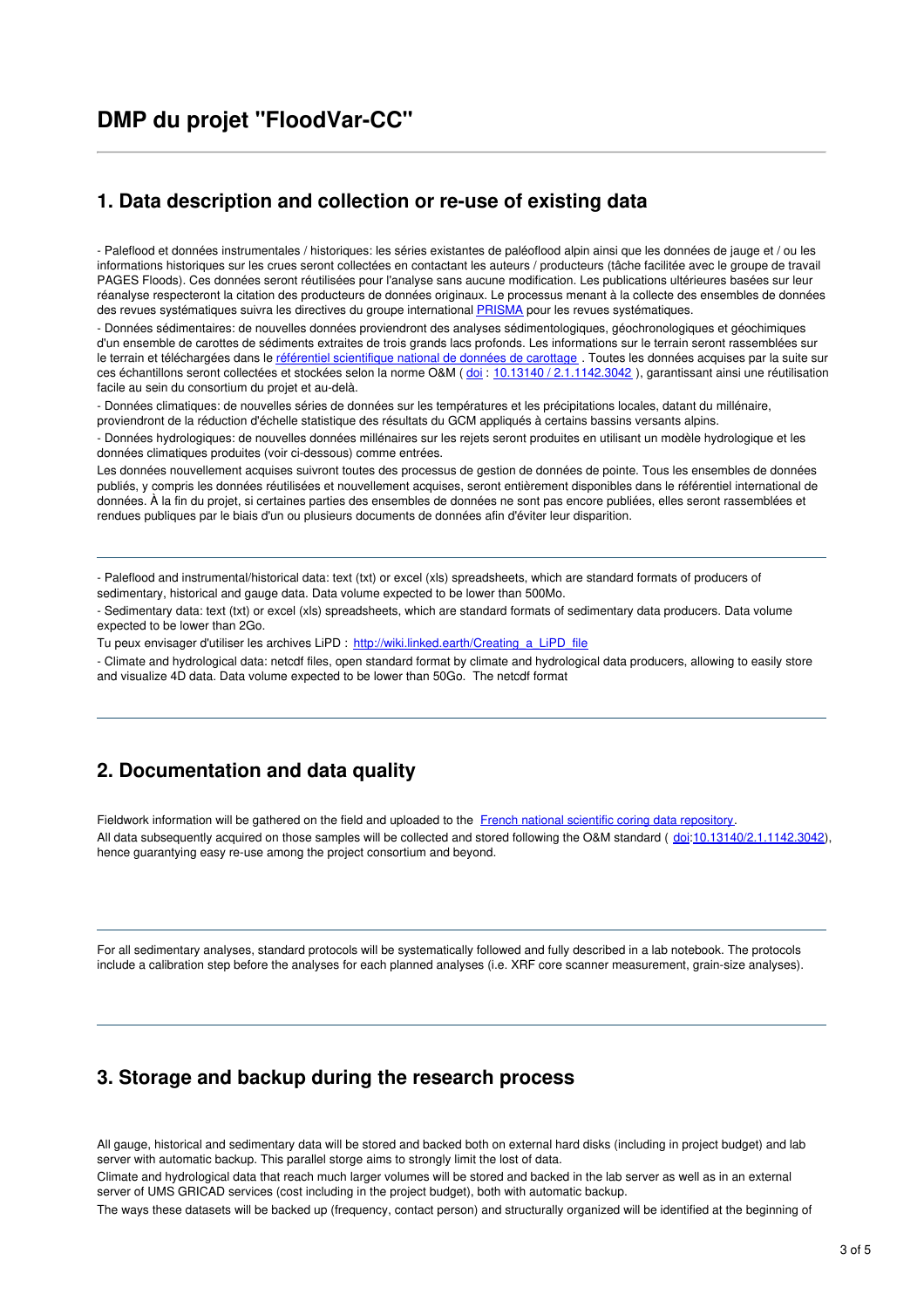the project, taking advantage of a long experience from collaborators.

There is no sensitive data in this project.

#### **4. Legal and ethical requirements, code of conduct**

There is no personal data in this project.

Tous les ensembles de données publiés, y compris les données réutilisées et nouvellement acquises, seront entièrement disponibles dans un référentiel de données international tel que PAGES, NOAA ou Copernicus sous licence CC-BY (c'est-à-dire réutilisation gratuite avec référence à la publication). À la fin du projet, si certaines parties des ensembles de données ne sont pas encore publiées, elles seront rassemblées et rendues publiques par le biais d'un ou plusieurs documents de données afin d'éviter leur disparition. La même licence sera utilisée pour ces ensembles de données.

Il n'y a pas de problème éthique dans ce projet.

#### **5. Data sharing and long-term preservation**

Data will be shared and promoted as soon as their publication under CC-BY licence (i.e. free re-use with reference to the publication). These datasets will be first hosted on its [webpage](http://pastglobalchanges.org/ini/wg/floods/wp1/data) as well as on the NOAA [repository](https://repository.library.noaa.gov/) to guarantee data visibility and accessibility. [COPERNICUS](https://climate.copernicus.eu/) services will also be considered to ensure the easy access and use of these datasets to a broader community. Promotion of these datasets will be undertaken through the PAGES Floods WG network and by contributing to international (e.g. UNESCO Sustainable [Developments](https://fr.unesco.org/sdgs) Goals, [Future](http://www.futureearth.org/extreme-events-and-environments-climate-society-e3s) Earth group on Extreme Events and [Environments,](https://www.ipcc.ch/report/managing-the-risks-of-extreme-events-and-disasters-to-advance-climate-change-adaptation/) IPCC Special Report on Extremes and WCRP Grand Challenge on [Weather](https://www.wcrp-climate.org/gc-extreme-events) and Extreme Events), regional (e.g. Alpine [Convention](http://www.alpconv.org/en/convention/default.html?AspxAutoDetectCookieSupport=1), Mountain Research Initiative, [Interpraevent\)](http://www.mountainresearchinitiative.org/en/) and local ([PARN](http://risknat.org/)) initiatives.

At the end of the project, if some parts of datasets are not published yet, they will be gathered and made available publicly through one or several data papers in order to avoid their disappearance.

Les informations sur le terrain seront téléchargées dans le référentiel national de données de carottage [scientifique](https://cybercarotheque.fr/index.php) Les ensembles de données Paleoflood seront ensuite préservés via la [page](http://pastglobalchanges.org/ini/wg/floods/wp1/data) Web PAGES Floods WG ainsi que le référentiel NOAA, qui est l'un des référentiels préférés de la communauté paléo-scientifique. [Les](https://climate.copernicus.eu/) services [COPERNICUS](https://climate.copernicus.eu/) seront également envisagés pour garantir l'accès et l'utilisation faciles de ces ensembles de données à une communauté plus large telle que les chercheurs, les ingénieurs ou les parties prenantes.

Any specific tool is required to download and use most of data due to their preferred text (.txt / .csv) format. The netcdf format of the climate data can be read with many open software such as R.

1) The French national Cyber-repository declare :

-all the fied report will have a DOI for each campaign

<sup>-</sup>all samples by an IGSN number (Sesar Allocaing Agent or CNRS (Allocating Agent)

<sup>2)</sup> Datastore in national or international repository would have a DOI